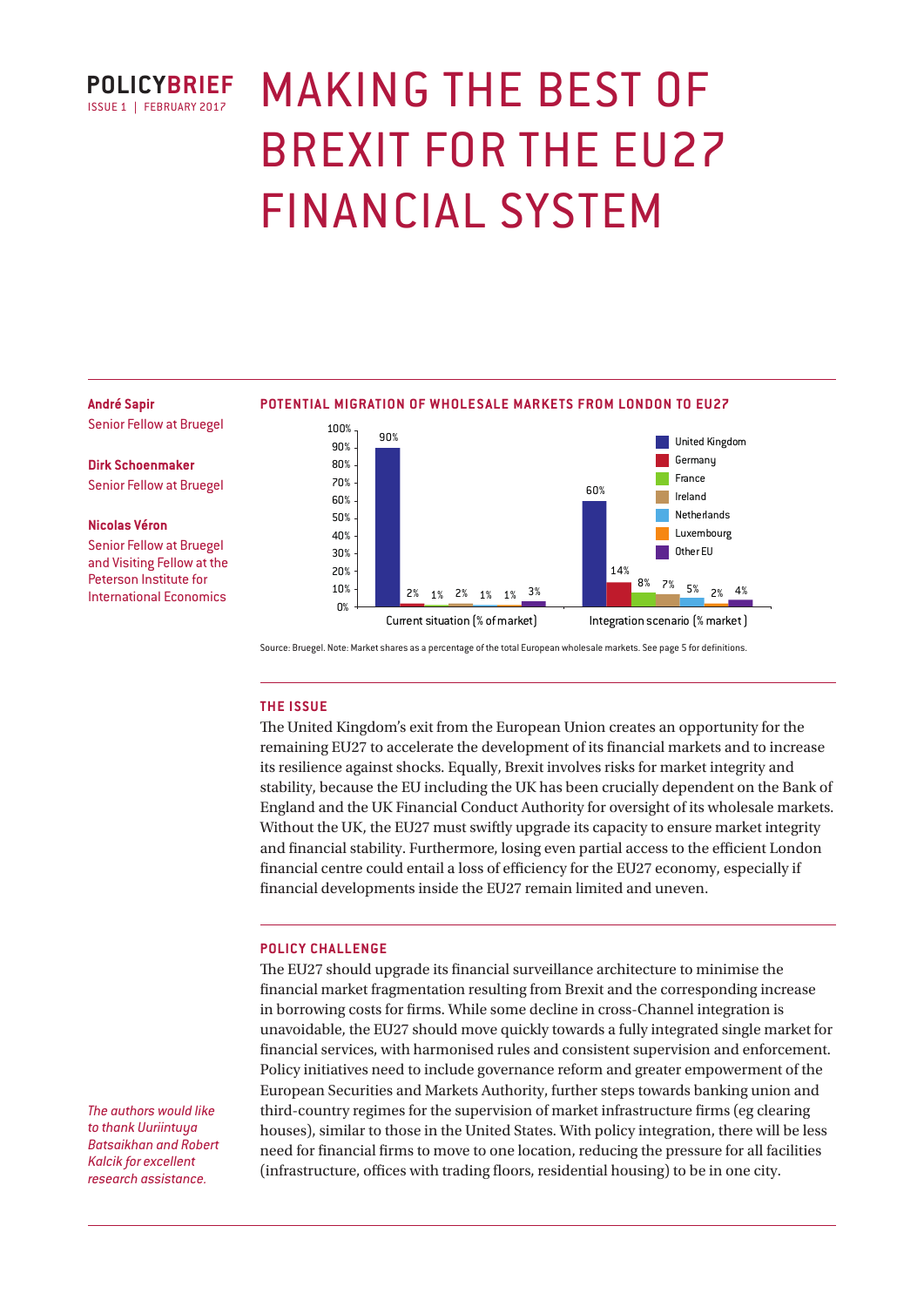## **1 INTRODUCTION**

London is the financial hub of Europe, providing corporate and investment banking services to the European Union's 28 member states and well beyond. In a scenario in which the United Kingdom leaves the EU single market by the spring of 2019, UK-based financial firms would lose their passports to do direct business with EU27 clients. Brexit would thus lead to a partial migration of financial services activities from London to the EU27 (EU minus  $UK<sup>1</sup>$  so that financial firms can continue to serve their customers there. Some activities might also be relocated to other jurisdictions, primarily the United States (New York)². The next section discusses the orders of magnitude involved for wholesale banking, a crucial market segment. It should be noted that our estimates throughout this paper are for the purposes of illustration and debate, and not intended as forecasts.

The short-term and longer-term risks and opportunities involved in this shift make it essential for the EU27 to adopt clear policy positions on some key issues. In the short term, an abrupt departure of financial firms from London could cause disruption to financial markets and to the financing of the EU27 economy. Section 3 analyses the structural risk that the ensuing fragmentation of trading activity might result in increased costs and reduced access to capital for companies. There is also the related risk of a regulatory race to the bottom among EU27 countries, leading to misconduct, loss of market integrity and possibly financial instability.

On the upside, Brexit is also an opportunity to build more integrated and vibrant capital markets in the EU27 that would better serve all its member economies, improve risk sharing to withstand local shocks and make the EU27 an attractive place to do global financial business. This would speed up the rebalancing from a primarily bankbased to a relatively more market-based financial system, which is a central objective of the EU's Capital Markets Union (CMU) policy<sup>3</sup>.

To address these risks and opportunities, we review three key areas relevant for policy (section 4). The first is directly linked to the finding that intra-EU27 financial market fragmentation is likely to lead to higher borrowing costs. To avert this, a single set of rules (or single rulebook) is necessary but not sufficient. Consistent supervision and enforcement are also needed, and would be best achieved by a reformed European Securities and Markets Authority (ESMA) playing an enhanced role as the single European capital markets supervisor. ESMA should operate in a hub-and-spoke model with national capital market authorities, similarly to EU competition policy enforcement and euro-area banking supervision.

Second, financial stability requires the euro area's unfinished banking union to be further strengthened to generate the desired incentives for banks and national authorities. We recommend that further risk-sharing should go hand-in-hand with additional harmonisation initiatives and the limitation of banks' holdings of individual countries' sovereign bonds.

Third, the future European capital markets framework should adequately take into account cross-jurisdictional interdependencies inside the EU27 – especially while not all member states are part of the banking union, let alone the euro area – and in relation to third countries, including the UK, the United States and other jurisdictions such as Switzerland. The next few years may also call for renewed emphasis on the EU's strategic interests in joint global initiatives in the area of financial regulation, given the likelihood of a less multilateral approach from the United States.

In parallel, EU27 countries should also work on quality of infrastructure, the skills base, English-language proficiency and tax and labour laws within the limits set by the EU framework (eg state aid control and fundamental rights) in order to foster efficient and vibrant markets. The competition between EU27 countries to attract financial activity and jobs can be broadly aligned with European interests if EU-level arrangements prevent a financial regulatory race to the bottom.

- 1. The single market also includes non-EU countries of the European Economic Area. In this policy brief we use 'EU27' as shorthand for all single market countries.
- 2. See Véron (2016a) and Schoenmaker (2017) on the likelihood of hard Brexit and loss of passporting rights. See also Martin Wolf, 'Business should assume a hard Brexit', *Financial Times*, 13 January 2017.
- 3. See Langfield and Pagano (2016) on the case for CMU, and Véron and Wolff (2015) on a desirable policy agenda. The European Commission will publish a mid-term review of CMU in June 2017, to which this policy brief is also intended as a contribution.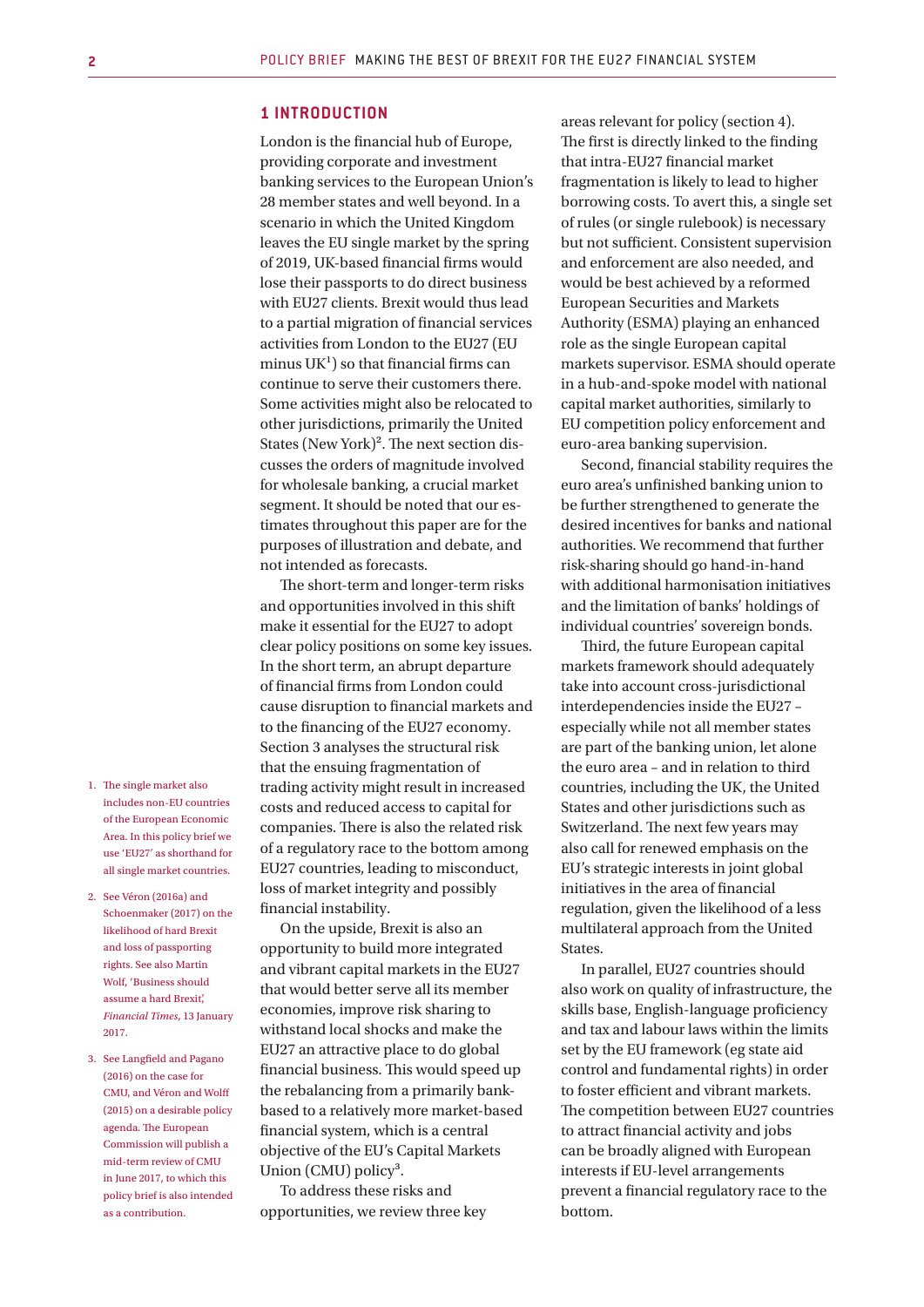# **2 WHOLESALE BANKING ON THE MOVE**

To assess the extent to which wholesale banking could shift to the EU27, we estimate the current size in London of that market segment, which comprises the issuing and trading of debt and equity securities, foreign exchange trading and derivatives. Table 1 provides an overview of total (retail and wholesale) UK banking assets, amounting to €10.3 trillion. Our ballpark estimate is that about 50 percent of total UK banking assets is related to wholesale banking in London<sup>4</sup>.

To offer financial market products to EU27 clients, banks need a passport under the Markets in Financial instruments Directive (MiFID)<sup>5</sup>. Based on discussions with market participants throughout Europe, we estimate that about 35 percent of London wholesale banking is related to EU27-based clients, varying from about one fifth for UK-headquartered banks to a third for US-headquartered banks and half for EU27-headquartered banks. Thus, about  $E1.8$  trillion (or 17 percent) of all UK banking assets might be on the move as a direct consequence of Brexit.

As for employees, Goodhart and Schoenmaker (2016) provide detailed data for the London operations of the top five US investment banks, which

together account for about a third of London wholesale banking. Panel A of Table 2 suggests that 35 percent of the corresponding sales might move to the EU27. The number of positions that will move with this volume of business depends on business considerations of the investment banks and on the 'substance requirement' of the EU supervisors. This requirement enables supervisors to demand sufficient 'substance' in the form of management, staff and internal control systems as part of the licencing procedure. At a minimum, it is expected that the new EU27-based entities will need to have autonomous boards, full senior management teams, senior account managers and traders, even though much of the back-office might stay in London or elsewhere in the world<sup>6</sup>. We thus estimate that 10 to 15 percent of positions might move, or about 3,300 positions at the five top US investment banks (Table 2, Panel B). As US investment banks count for one third of London wholesale activity that might move, our estimate for the entire wholesale banking segment would amount to 10,000 banking positions moving from London to the EU27. In a separate paper (Batsaikhan *et al*, 2017), we estimate that a further 18,000 to 20,000

| <b>Bank</b> types                     | <b>Total assets</b>                    |                        | Wholesale banking in<br>London         |                      | Wholesale banking for EU27 clients     |                          |                      |
|---------------------------------------|----------------------------------------|------------------------|----------------------------------------|----------------------|----------------------------------------|--------------------------|----------------------|
|                                       | <b>Assets</b><br>$(\epsilon$ billions) | % of total<br>UK banks | <b>Assets</b><br>$(\epsilon$ billions) | % of total<br>assets | <b>Assets</b><br>$(\epsilon$ billions) | $%$ of<br>wholesale      | % of total<br>assets |
| Major UK<br>international banks       | 4,583                                  | 45%                    | 1,375                                  | 30%                  | 275                                    | 20%                      | 6%                   |
| Major UK domestic<br>banks            | 1,489                                  | 15%                    | $\mathbf{0}$                           | 0%                   | $\bf{0}$                               | $\overline{\phantom{a}}$ | 0%                   |
| Other UK banks                        | 321                                    | 3%                     | $\bf{0}$                               | 0%                   | $\mathbf{0}$                           | $\overline{\phantom{a}}$ | 0%                   |
| Rest of the world<br>investment banks | 2,221                                  | 22%                    | 2,221                                  | 100%                 | 777                                    | 35%                      | 35%                  |
| Rest of the world<br>other banks      | 591                                    | 6%                     | 591                                    | 100%                 | 207                                    | 35%                      | 35%                  |
| <b>Branches of EU</b><br>banks        | 1,018                                  | 10%                    | 1,018                                  | 100%                 | 509                                    | 50%                      | 50%                  |
| <b>Total UK banking</b><br>system     | 10,223                                 | 100%                   | 5,205                                  | 51%                  | 1,768                                  | 34%                      | 17%                  |

#### **Table 1: Wholesale banking in London (end-2014)**

Source: Bruegel. Note: Total assets based on Burrows, Cumming and Low (2015) and for branches from EU banks on ECB (2015). Bruegel estimates for wholesale banking (issuing and trading securities, foreign exchange, derivatives) in London and for wholesale banking for EU27 clients. The final columns (wholesale banking for EU27 clients) are estimates for the business moving to EU27 after Brexit.

- 4. See Batsaikhan, Kalcik and Schoenmaker (2017) for a more detailed assessment.
- 5. Directive 2004/39/EC, http://ec.europa.eu/ finance/securities/isd/index\_en.htm.
- 6. See Principle 5 of the Basel Core Principles of Effective Supervision (Basel Committee on Banking Supervision, 2012), which states that *"The licensing authority determines that the proposed legal, managerial, operational and ownership structures of the bank and its wider group will not hinder effective supervision on both a solo and a consolidated basis."*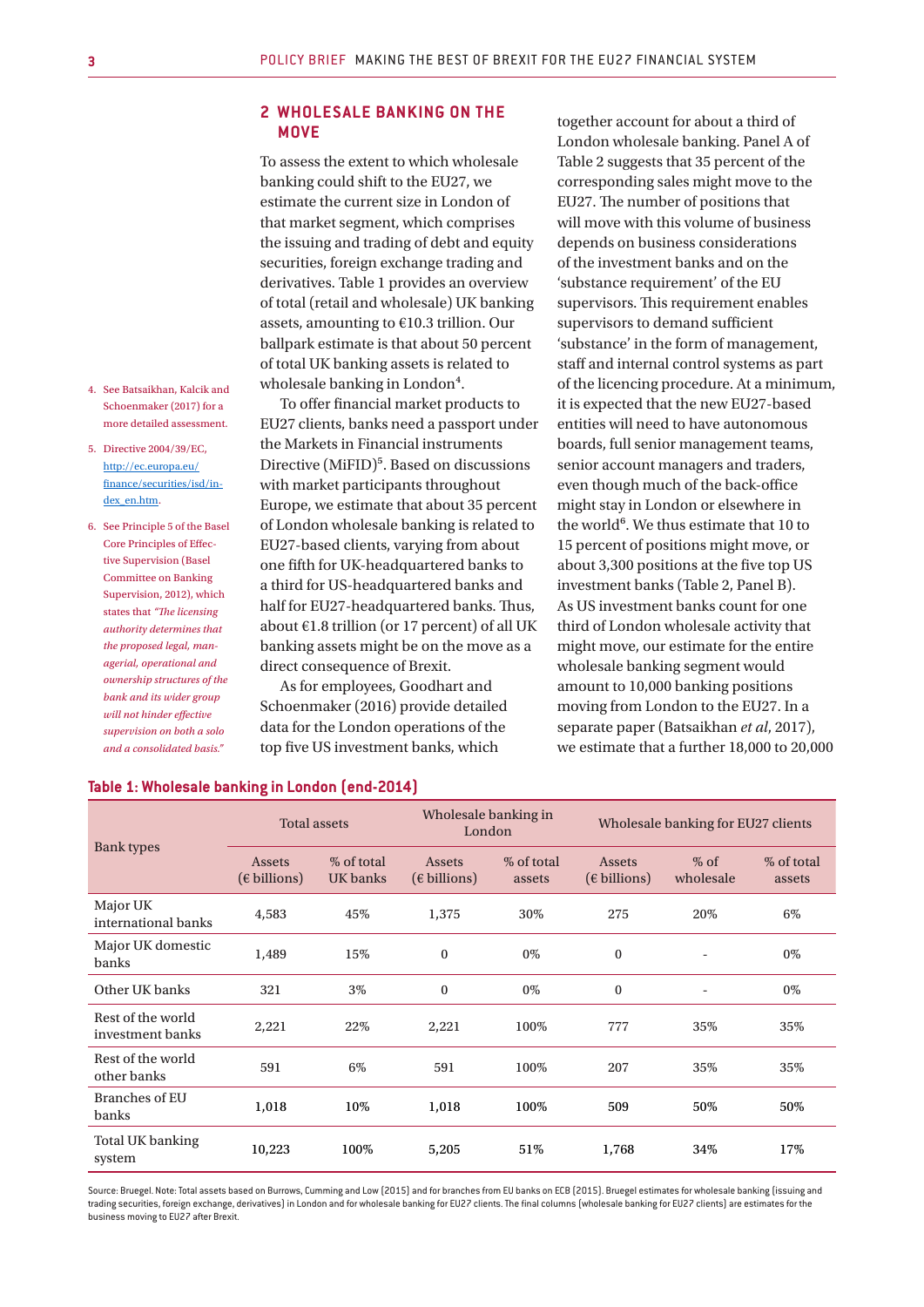positions related to professional services (eg consultancy, legal and accounting) might be on the move<sup>7</sup>.

# **3 INTEGRATION VERSUS FRAGMENTATION IN THE EU27**

Where would the London business move to in the EU27: an integrated wholesale market or one fragmented along national lines? We make a first tentative analysis of the benefits and drawbacks of integration. Fragmentation would lead to an increase in borrowing costs in the EU27, compared to an integrated market for the EU27. By using different trading venues and central counterparties, banks would forego synergies from cross-margining across products, and would need to expand their staff and systems to comply with diverging local requirements. Even assuming that banks can continue to participate in the London market for their own risk management purposes (eg derivatives or off-setting forex deals), they

would need to relocate the wholesale trading of securities, foreign exchange and derivatives for EU27 clients to the national markets of the EU27 because of the MiFID passport. This would result in a higher cost of capital for households (mortgages and consumer credit) and corporates (bank loans and corporate bonds). We conservatively estimate the higher cost of capital to be in the range of 5 to 10 basis points. This amounts to an extra annual cost of €6 billion to €12 billion for households and corporates, or 0.05 to 0.1 percent of EU27 GDP<sup>8</sup>. This extra cost of the fragmented EU27 compared to the integrated EU27 would be additional to the (possibly greater) cost resulting from the partial loss of access to the efficient London financial market, which we take as given and do not attempt to estimate here.

As for the drawbacks of integration, concentration of financial activities can have a negative impact on other industries. The financial sector might

| Table 2: European operations of top five US investment banks, revenues and |  |
|----------------------------------------------------------------------------|--|
| employees                                                                  |  |

| Panel A               |                                           | Revenue by country, end-2014<br>(in $\epsilon$ millions and %) | Potentially relocated revenue<br>(in $\epsilon$ millions and %) |        |  |
|-----------------------|-------------------------------------------|----------------------------------------------------------------|-----------------------------------------------------------------|--------|--|
| <b>United Kingdom</b> | 22,744                                    | 92%                                                            | 7,960                                                           | 35%    |  |
| Germany               | 513                                       | 2%                                                             |                                                                 |        |  |
| France                | 361                                       | $1\%$                                                          |                                                                 |        |  |
| Italy                 | 193                                       | $1\%$                                                          |                                                                 |        |  |
| Ireland               | 201                                       | $1\%$                                                          |                                                                 |        |  |
| Luxembourg            | 276                                       | $1\%$                                                          |                                                                 |        |  |
| Other EU              | 438                                       | 2%                                                             |                                                                 |        |  |
| <b>Total</b>          | 24,726                                    | 100%                                                           |                                                                 |        |  |
| <b>Panel B</b>        | Number of current employees by<br>country |                                                                | Potentially relocated positions                                 |        |  |
| <b>United Kingdom</b> | 26,629                                    | 89%                                                            | 3,329                                                           | 10-15% |  |
| Germany               | 794                                       | 3%                                                             |                                                                 |        |  |
| France                | 293                                       | $1\%$                                                          |                                                                 |        |  |
| Italy                 | 326                                       | $1\%$                                                          |                                                                 |        |  |
| Ireland               | 1,011                                     | 3%                                                             |                                                                 |        |  |
| Luxembourg            | 491                                       | 2%                                                             |                                                                 |        |  |
| Other EU              | 365                                       | $1\%$                                                          |                                                                 |        |  |
| <b>Total</b>          | 29,909                                    | 100%                                                           |                                                                 |        |  |

Source: Goodhart and Schoenmaker (2016). Note: The data refer to European operations of the five US investment banks, namely Bank of America Merrill Lynch, Citi, Goldman Sachs, JP Morgan, and Morgan Stanley. Goodhart and Schoenmaker (2016) provide a breakdown for each bank. Bruegel estimates for potential moves.

7. We do not discuss here the extent to which the relocated positions might be filled by the same employees who held them in London.

8. Our calculations are based on €6.1 trillion of household loans and €5.0 trillion of corporate loans from EU27 monetary financial institutions and €1.2 trillion of corporate bonds (*ECB Monetary Statistics*, December 2016).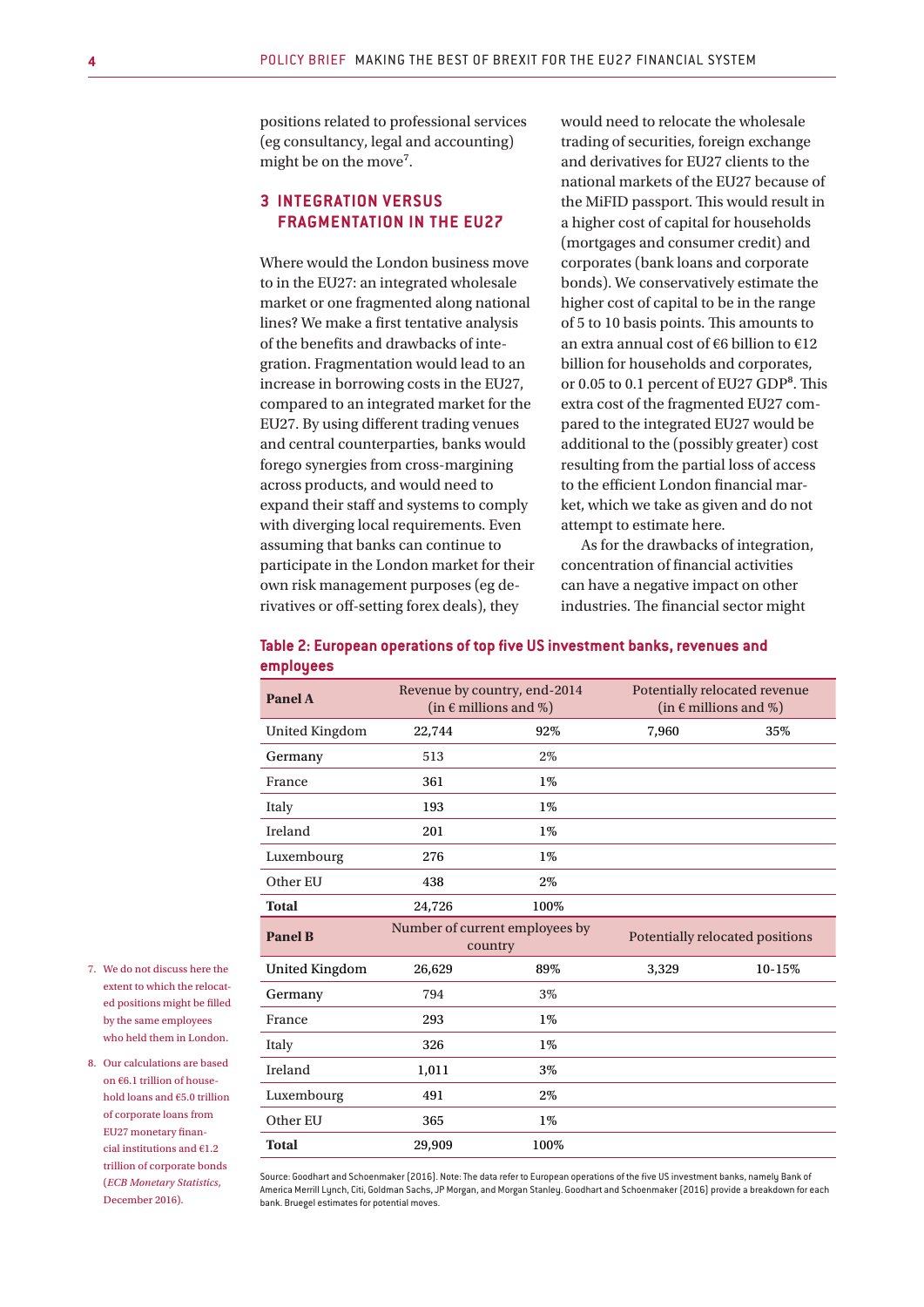- 9. See, for example, Degryse, De Jong and Van Kervel (2015).
- 10.Of course, other financial centres will also play a key part in the new system, including presumably Brussels, Copenhagen, Luxembourg, Madrid, Milan, Stockholm, Vienna, Warsaw and probably others as well. What we present here should be viewed as a simplistic projection for illustrative purposes, not a forecast.
- 11. Some investment banking operations may be currently outside of the ECB's scope of supervisory authority, but we expect financial firms to anticipate the likely future enlargement of the ECB's mandate to the oversight of such market segments.

attract too many graduates from a country's talent pool and overvalue the real exchange rate, and it can also become too big for the country (as London has for the UK). But trading parties do not need to be all in the same physical location to enjoy the benefits of integration⁹. As long as consistent rules and enforcement guarantee equal conditions, traders can operate from different places. Moreover, trading venues can be linked electronically to facilitate best execution. But common rules across member states are not enough. The framework must ensure that administrative decisions (which we refer to here as 'enforcement', but which also include various regimes of authorisation, registration and supervision) are also consistent (Véron, 2015).

To illustrate these points, we present two scenarios for the EU27 financial system, while acknowledging that these are inevitably arbitrary. In both scenarios the UK's share of the total European wholesale market drops from 90 to 60 percent because of Brexit. The starting point is that financial firms with a MiFID passport can serve EU27 clients from anywhere in the EU27, just as they currently do from London. In Batsaikhan, *et al* (2017), we compare London and four major cities that together might ultimately host most of the new EU27 wholesale market: Frankfurt, Paris, Dublin and Amsterdam<sup>10</sup>. Scenario A assumes fragmented markets in the EU27, with financial rules subject to national variations and national supervision. Paradoxically, fragmentation of markets leads to a concentration of the financial industry. Banks have an incentive to move to the same place in order to minimise the cost of fragmentation. Frankfurt already hosts the biggest European operations of the US investment banks outside London (see Table 2) and is home to the European Central Bank (ECB), which is now also the euro area's banking supervisor $^{11}$ . For this and other reasons, we assume that Frankfurt is positioned to become the most prominent centre with 45 percent of the EU27 wholesale market. Next, Paris, which is home to the markets supervisor ESMA and several large banks, may cover 20 percent. The runners-up, Dublin and Amsterdam, might cover 15 and 10 percent respectively, and an aggregate 10 percent in all other centres (see Table 3).

By contrast, under scenario B, which

|                       | <b>Current situation</b><br>(% of market) | Scenario A: Fragmentation<br>(% market) |             | Scenario B: Integration<br>(% market) |             |
|-----------------------|-------------------------------------------|-----------------------------------------|-------------|---------------------------------------|-------------|
|                       | <b>Total European</b><br>market           | <b>Total European</b><br>market         | EU27 market | <b>Total European</b><br>market       | EU27 market |
| <b>United Kingdom</b> | 90%                                       | 60%                                     |             | 60%                                   |             |
| Germany               | 2%                                        | 18%                                     | 45%         | 14%                                   | 35%         |
| France                | 1%                                        | 8%                                      | 20%         | 8%                                    | 20%         |
| Ireland               | 2%                                        | 6%                                      | 15%         | 7%                                    | 18%         |
| <b>Netherlands</b>    | 1%                                        | 4%                                      | 10%         | 5%                                    | 12%         |
| Luxembourg            | 1%                                        | $1\%$                                   | 3%          | 2%                                    | 4%          |
| Italy                 | 1%                                        | $1\%$                                   | 3%          | 2%                                    | 4%          |
| Spain                 | 1%                                        | $1\%$                                   | 3%          | $1\%$                                 | 4%          |
| Other EU              | 1%                                        | $1\%$                                   | $1\%$       | $1\%$                                 | 3%          |
| Total                 | 100%                                      | 100%                                    | 100%        | 100%                                  | 100%        |

# **Table 3: Scenarios for migration of wholesale markets**

 Source: Bruegel. Note: The current market shares are based on Goodhart and Schoenmaker (2016). In both scenarios 35 percent of the UK market moves to the EU27, so that 60 percent of the current European wholesale market stays in London. Scenario A assumes fragmented markets in the EU27, leading to concentration. Scenario B assumes an integrated market for the EU27, allowing a geographically spread industry.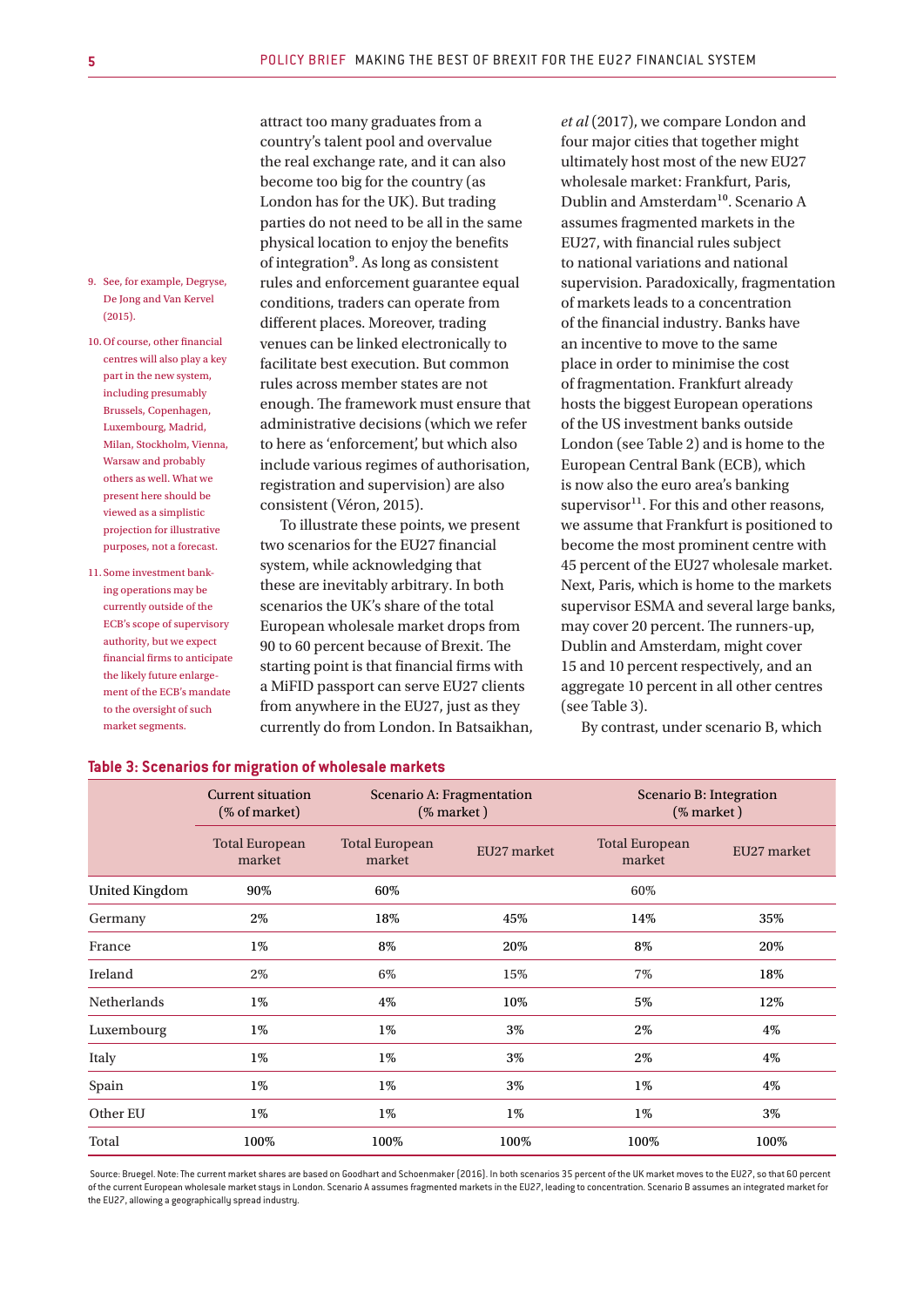assumes integration, there is less need for all activities to move to one location, which reduces the pressure to (and price of) having all facilities (infrastructure, offices with trading floors, residential housing) in one city. In this scenario with a more geographically spread industry, 35 percent of EU27 wholesale finance might be in Frankfurt, 12-20 percent each in Amsterdam, Dublin and Paris, and an aggregate 15 percent in all other centres.

Regardless of whether the EU27 financial system post-Brexit is hosted mainly in one location or dispersed between several locations, these locations are likely to be inside rather than outside the euro area, for two reasons. First, currently the largest financial centres within the EU, besides London, are located in the euro area. Second, the ECB, as supplier of liquidity and banking supervisor, is clearly unrivalled in the  $EU27<sup>12</sup>$ .

The fact that several countries are currently vying to attract business from London suggests that they hope to reap benefits from having larger financial sectors, not least in the form of additional tax revenue. At the same time countries with larger financial sectors face higher potential costs associated with potential public expenditure in case of financial turmoil. These potential costs would be shared by all euro-area countries in a full banking union, but not in an incomplete banking union, as is currently the case. Overall, it will be a challenge to keep a sense of the balance between benefits and potential costs across euro-area countries.

# **4 RECOMMENDATIONS FOR POLICY**

EU27 leaders need to set their objectives clearly for the reshaping of the financial system that is being triggered by Brexit. Different countries and cities will naturally compete to attract business moving out from London, leading to an unavoidable mix of competition and cooperation. We strongly recommend that leaders unambiguously state that this competition should not be on the basis of financial regulation and supervision $13$ . Such a statement should be rapidly backed

up by concrete decisions – even though their implementation will inevitably take time. A topical example is the substance requirement: EU-level arrangements should prevent national authorities from imposing only superficial requirements in order to attract business.

#### **A GREATER ROLE FOR ESMA**

As we have noted, consistent oversight of wholesale markets and enforcement of relevant regulation is critical to achieve cross-border integration. This requires integration of the institutional architecture, for which the tried-and-tested model in the EU is a hub-and-spoke design, long used for competition policy and, more recently, for banking supervision. The straightforward way of implementing this, without the need for changes to the EU treaties, is through the reinforcement of ESMA, the European Securities and Markets Authority that was created in 2011 and that already has a direct EUwide supervisory role, though only for limited market segments $14$ . It is notable that the call for a single EU capital markets supervisor has come not only from EU authorities, most prominently in the Five Presidents' Report of June 2015, but also from some countries (eg German Council of Economic Advisers, 2016).

A broadening of the scope of ESMA's authority requires reform of its governance and funding, which currently limit its independence and capacity. Such reform should not disrupt ESMA's operations in the meantime, but should align it with better designed institutions, such as the ECB's Supervisory Board and the Single Resolution Board. ESMA should be managed by an executive board of five or six full-time members vetted by the European Parliament, in place of the current supervisory board of national representatives (in which the chair cannot even cast a vote). This would help to overcome distortions arising from influential national interests and would prevent regulatory capture. In line with international practice, the reinforced ESMA's funding should rely on a small levy on capital markets activity under scrutiny of the European Parliament, instead of the current political bargaining

- 12.Countries outside the euro area, however, might level the playing field by joining the banking union under the so-called Close Cooperation procedure.
- 13. The Governor of the Central Bank of Ireland made a similar point in Lane (2016).
- 14.These include credit rating agencies and trade repositories. Note: one of the authors of this paper (Nicolas Véron) is an independent board member in a trade repository supervised by ESMA; see Bruegel website for details.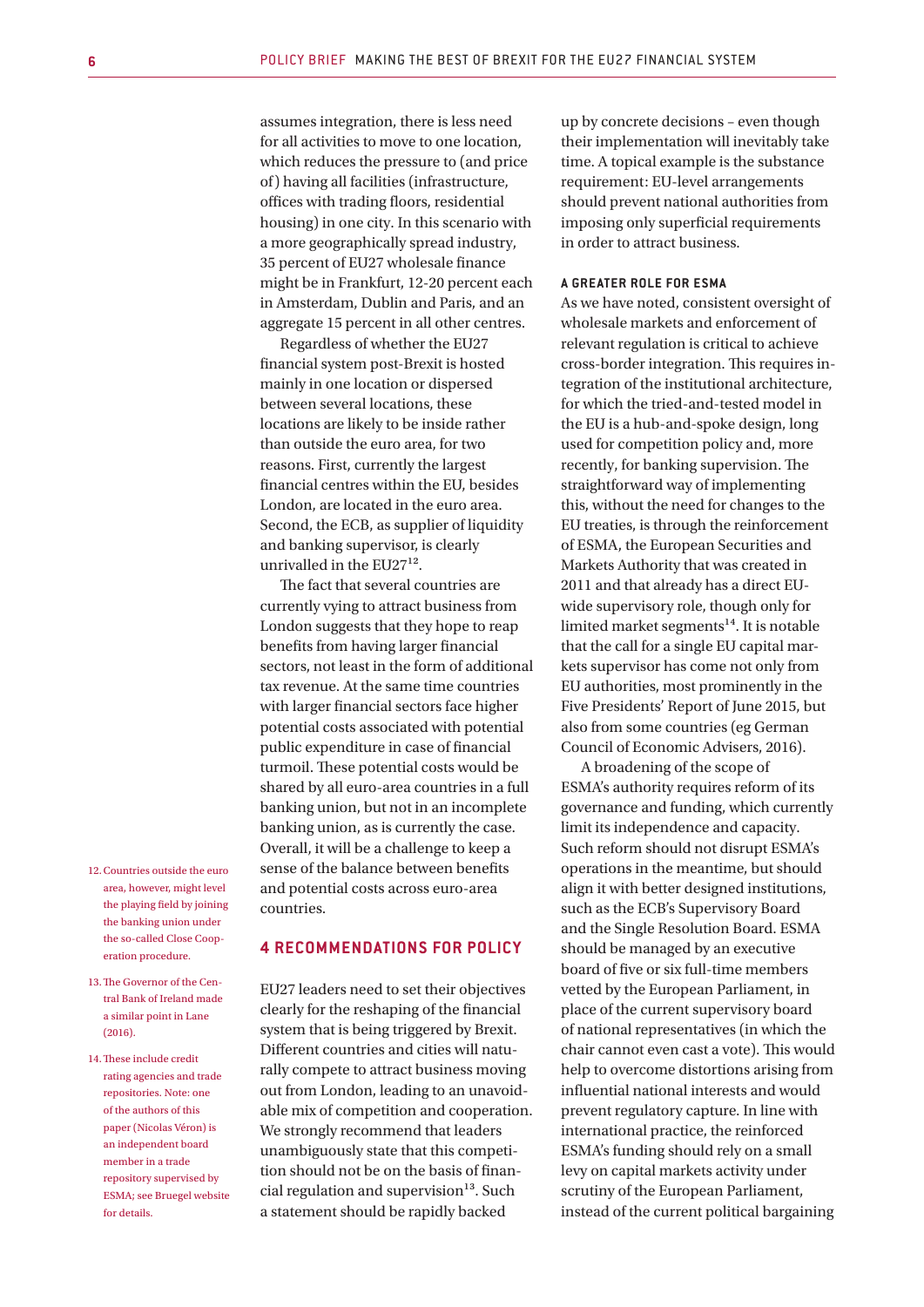15.MiFIR refers to the Markets in Financial Instruments Regulation (https:// ec.europa.eu/info/law/ markets-financial-instruments-mifir-regulation-eu-no-600-2014\_en). EMIR is the European Markets Infrastructure Regulation (https://ec.europa. eu/info/business-economy-euro/banking-and-finance/financial-markets/ post-trade-services\_en).

- 16.We don't discuss here the separate issue of the European Banking Authority (EBA), currently based in London. Our recommendation is that its future location be decided as soon as possible, in order to minimise operational disruption and loss of staff morale, and that its possible broader reform (also in the wake of banking union) be deferred to a later stage.
- 17. Schoenmaker and Véron (2016) found that European banking supervision of significant banks was generally *"tough and fair"*, based on euro area-wide observations and nine country-specific studies, as of mid-2016. Since then, developments especially in Portugal and Italy have further reinforced the assessment of effectiveness of the new supervisory mechanism.
- 18.COM/2015/0586 final; https://ec.europa.eu/ info/publications/commission-proposal-european-deposit-insurance-scheme-edis\_en.
- 19. See Goodhart and Schoenmaker (2016) on the rising share of US investment banks in the European investment banking market.

through the general EU budget.

The reformed ESMA should be primarily focused on those market segments for which EU activity is currently most concentrated in London, such as the wholesale banking aspects of MiFID/MiFIR, eg the oversight of trading platforms, benchmarks, and all regulatory provisions applying to international financial infrastructures and derivatives (eg the European Markets Infrastructure Regulation,  $EMIR$ <sup>15</sup>. For other aspects, such as initial public offering authorisations and fund management registrations, ESMA's policy-setting role should be strengthened but national authorities could continue to take their own decisions for the foreseeable future. One other area that requires further convergence within the EU is accounting and auditing. ESMA should be the central authority for enforcement of International Financial Reporting Standards, even though accounting experts in national authorities would continue working on individual cases, and an EU-level supervisory framework should be created for audit networks (see also Véron and Wolff,  $2015$ <sup>16</sup>.

#### **STRENGTHENING BANKING UNION**

Thanks to the wide-ranging reforms agreed in 2012-14 and implemented since, the prudential supervision of banks is now significantly more integrated than other areas of financial regulation in the euro area, and this European banking supervision is working broadly as intended<sup>17</sup>. International investment banks that operate in London and want to set up a new entity or build up an existing entity in the euro area are already in talks with the ECB, which will ensure that they meet the substance requirement discussed in section 2. This will surely require the ECB to quickly learn and adapt, but overall there is no reason to doubt its ability to manage the corresponding authorisation and oversight processes.

But banking union remains incomplete and its further development is needed to buttress the reshaping of the EU27's financial markets post-Brexit. Specifically, the goal of strengthening

banking union should include more explicit euro-area-wide risk-sharing arrangements, which could encompass the creation of a European Deposit Insurance Scheme (broadly along the lines proposed in November 2015 by the European Commission)<sup>18</sup>, a mandate for the European Stability Mechanism (ESM) to act as a backstop to the Single Resolution Fund and the future European Deposit Insurance Fund, and for the use of the ESM's direct recapitalisation instrument for precautionary recapitalisation purposes. Simultaneously, there is a need for a properly calibrated framework for binding exposure limits on sovereign exposures of euro-area banks and for further harmonisation to come closer to the vision of a single rulebook required for banking supervision and for the insolvency regime that applies to euroarea banks.

Completing the banking union would also better enable European banking groups to challenge the currently dominant positions of leading US investment banks. The key factor here is the home base of European banking groups, which is still largely framed at a national rather than European scale<sup>19</sup> and perpetuates significant distortions in euro-area countries (Schoenmaker, 2016).

Strengthening the banking union should also imply that not only the risks but also the benefits from an expanded euro area financial sector post-Brexit are better shared by euro area countries. Unless there is some sharing of benefits there is a danger that countries will be unwilling to share the risks, which would make the expanded financial sector of the euro area more vulnerable to financial instability.

#### **FINANCIAL SYSTEM INFRASTRUCTURE**

With Brexit, some components of the EU27's financial system infrastructure will find themselves outside of its territorial scope. This challenge should force a broad rethink of the way the EU27 manages its regulatory relationships with third countries, which for now are largely organised around the principle of